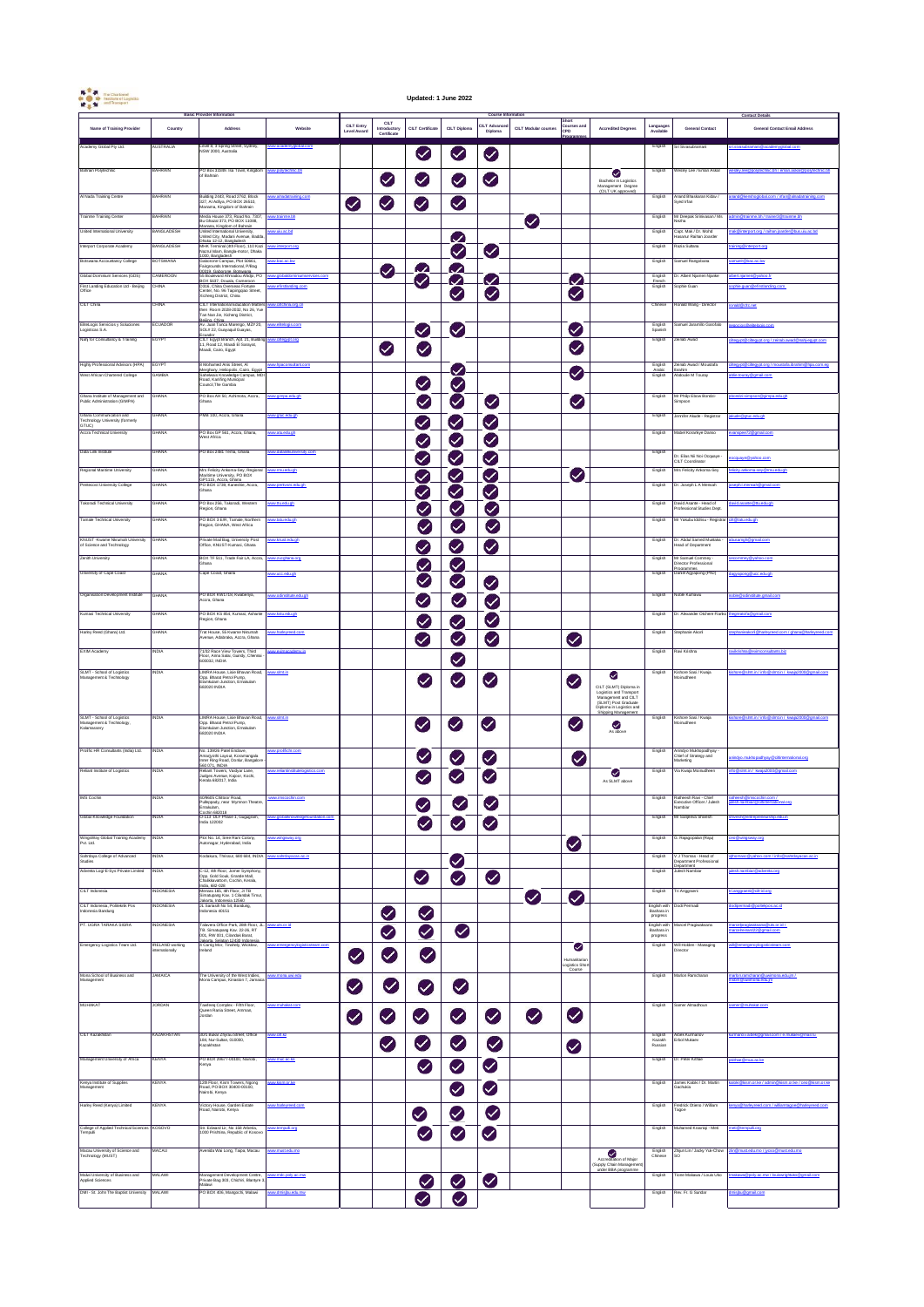| Peninsula College (Malaysia) in<br>partnership with University of<br>Gloucestershire (UK)                                                | MALAYSIA                            | City Campus<br>S.03-23A, Tingkat 2, Klang Parade,<br>KM2, Jalan Meru, 41050 Klang,<br>Selangor Darul Ehsan, Malaysia                                                                                               | college edumy                                 |           |                      |                              |                            |                            |              |                            | Ø<br><b>Ancreditation of Rachelor of</b>                                                            | English<br>Malay   | Dr. Alan Marvell                                                             | marvell@glos.ac.uk                                                   |
|------------------------------------------------------------------------------------------------------------------------------------------|-------------------------------------|--------------------------------------------------------------------------------------------------------------------------------------------------------------------------------------------------------------------|-----------------------------------------------|-----------|----------------------|------------------------------|----------------------------|----------------------------|--------------|----------------------------|-----------------------------------------------------------------------------------------------------|--------------------|------------------------------------------------------------------------------|----------------------------------------------------------------------|
| CLLB SDN BHD                                                                                                                             | <b>MALAYSIA</b>                     | Centryon China Chattle, masaysin<br>Lighthouse Campus<br>Persiaran Sungai Hampar, 40460<br>No. 1, 1st Floor, Lebuh Menalu,<br>Taman Chi Liung, 41200 Klang,<br>nan Chi Liung, 41200 Klang                          | ww.clb.com.mv                                 |           |                      |                              |                            |                            |              |                            | Arts (Hons) Logistics<br>Managemen<br>Ø                                                             | English            | Reshma Yousuf                                                                | shna@cib.com.m                                                       |
|                                                                                                                                          |                                     | Selangor, Malaysia                                                                                                                                                                                                 |                                               |           | Ø                    | Ø                            |                            |                            |              | Ø                          | Dangerous Goods Course<br>and Global Trade and                                                      |                    |                                                                              |                                                                      |
| Centre for Professional Studies                                                                                                          | MALAYSIA                            | Department of Post Graduate and<br>rofessional Studies, Faculty of<br>Business and Management<br>Universiti Teknologi MARA 40450<br>Shah Alam, Selangor, Malaysia                                                  | w.utm.edu.mv                                  |           |                      |                              |                            |                            |              | $\bm{\triangledown}$       | Logistics Course                                                                                    | English            | Dr. Azimah Daud / Dr. Azilah                                                 | mah348 @ultm.edu.mv / az                                             |
| .<br>Myanmar Mercury International Co.<br>Ltd. (SCI)                                                                                     | <b>MYANMAR</b>                      | No. 737, Zawtika Road, 16/1 Ward,<br>Thingunture Town Ship, Yangon,                                                                                                                                                |                                               |           |                      |                              |                            |                            |              |                            |                                                                                                     | English            | Ms Hia Hia Yee                                                               | neytha373@gmail.com                                                  |
| Inchainge B.V.                                                                                                                           | <b>NETHERLANDS</b>                  | Emmalaan 5, 3732 GM de Bilt,<br>Utrecht, The Netherlands                                                                                                                                                           | ww.inchainge.com                              |           |                      |                              |                            |                            |              | $\boldsymbol{\mathcal{L}}$ |                                                                                                     | English            | <b>Voal Schaul</b>                                                           |                                                                      |
| CILT Nigeria                                                                                                                             | <b>NIGERIA</b>                      | CILT Nigeria, 15B, Awolowo Road,<br>Ikoyi - Lagos                                                                                                                                                                  |                                               |           |                      | $\bullet$                    | Ø                          | $\checkmark$               |              |                            |                                                                                                     | English            | Mr Reynolds Shodeinde -<br>National Executive Director                       | shodeindeh@clinigeria.org                                            |
| Federal University of Technology<br>Akure (FUTA)                                                                                         | <b>NIGERIA</b>                      | PMB 704, Akure, Ondo State,<br>Nigeria                                                                                                                                                                             | ww.futa.edu.no                                |           |                      |                              | Ø                          | Ø                          |              |                            |                                                                                                     | English            | Mr Reynolds Shodeinde -<br>lational Executive Director                       | v.shodeindeh@oltnigeria.org                                          |
| <b>Centre for Logistics and Transport</b><br>Studies (CELTRAS)<br>Ribson Business Studies                                                | <b>NIGERIA</b><br><b>NIGERIA</b>    | Centre for Logistics and Transport<br>Studies, University of Port Harcour<br>Rivers State Nigeria<br>41B Akin-Mateola Street, Off Okota<br>Road, Amuwo Odofin, Lagos,                                              | ww.cetrasuniport.edu.ng                       |           | Ø<br>Ø               | $\checkmark$<br>$\checkmark$ | Ø<br>$\checkmark$          | ◙<br>Ø                     |              |                            |                                                                                                     | English<br>English | rof. Osi S. Akpoghomeh<br>Mr Reynolds Shodeinde<br>ational Executive Directo | noo.ooksvillenodoog<br>eindeh Rolltnigeria.on                        |
| Maritime Academy of Nigeria, Oron                                                                                                        | <b>NIGERIA</b>                      | Oron, Nigeria                                                                                                                                                                                                      | ww.maritimeacademy.gov.ne                     |           |                      |                              | $\checkmark$               | $\backsim$                 |              |                            |                                                                                                     | English            | Mr Reynolds Shodeinde -<br>ational Executive Director                        | shodeindeh Rolltrigeria.on                                           |
| Rivers State University<br>Conarina Maritime Academy                                                                                     | <b>IIGERIA</b><br><b>NIGERIA</b>    | East/West Road, Port Harcourt,<br>500001 Nigeria<br>Eseme River Road, Oria-Abraka,                                                                                                                                 | w.rsuedu.ra<br>ww.conarinamaritimeacademy.com |           |                      |                              | Ø                          | Ø                          |              |                            |                                                                                                     | English<br>English | mfessor Princewill Own<br>Mr Reynolds Shodeinde -                            | ey.shodeindeh@ciltnigeria.org                                        |
| Multimix Academy                                                                                                                         | NIGERIA                             | Ethiope East, Delta State, Nigerial<br>13 Rasak Balogun, Opposite                                                                                                                                                  | hina                                          |           |                      |                              | Ø                          | Ø                          |              |                            |                                                                                                     | English            | lational Executive Director<br>Mr Reynolds Shodeinde -                       | deh@citnigeria.org                                                   |
| -<br>Smartpro Logistics and Transport<br>Consult Limited                                                                                 | <b>IIGERIA</b>                      | National Stadium, Western Avenue.<br>Surulere, Lagos, Nigeria                                                                                                                                                      | w «martproconsult.com                         |           |                      |                              | $\checkmark$               | Ø                          |              |                            |                                                                                                     | English            | estional Executive Director<br>lanet Agan                                    | 2173@ nmail con                                                      |
| Harley Reed (Nigeria) Ltd.                                                                                                               | NIGERIA                             | No. 5 Ugboakhu Street, Lusan<br>Estate, Ibago Ogun State, Nigeria<br>86 Owukori Street, Alaka Estate,                                                                                                              | ww.harloweed.com                              |           |                      | Ø                            | $\checkmark$               | Ø                          |              |                            |                                                                                                     | English            | Sidney Odil / William Tagoe                                                  |                                                                      |
| Maharat (GIMT)                                                                                                                           | OMAN                                | Surelere, Lagos, Nigeria<br>Maharat, PO Box 56, P.C. 135, Al                                                                                                                                                       | ww.maharat.om                                 |           |                      | Ø                            | Ø                          | Ø                          |              |                            |                                                                                                     | English            | alwan Tahseen                                                                | ilwan.tahseen@maharat.om                                             |
| Polyglot Institute Oman Lic                                                                                                              | OMAN                                | Rsayl, Knowledge Oasis Muscat,<br>Sultanate of Oman                                                                                                                                                                | mo.iq.ww                                      | Ø         | Ø                    | $\checkmark$                 | Ø                          | Ø                          | $\bullet$    | Ø                          |                                                                                                     | Arabic             | ils Muzna AL Zadali                                                          | uma aizadali Rollom                                                  |
|                                                                                                                                          |                                     | Tamimah Complex, Ground Floor, Al<br>Nahda Street, Wattayah, PO BOX<br>221, Postal Code 112, Muscat,<br>Sultanate of Oman<br>Way No. 4203, Al Watan Building,                                                      |                                               | Ø         |                      |                              |                            |                            |              |                            |                                                                                                     | English<br>Arabic  |                                                                              |                                                                      |
| Khimji Training Institute                                                                                                                | OMAN                                | 5th Floor, Block No. 242, Muscat<br>100. Oman                                                                                                                                                                      | man.com                                       | Ø         | Ø                    | $\boldsymbol{\mathcal{L}}$   | Ø                          |                            |              | Ø                          |                                                                                                     | English<br>Arabic  | hyali Sarkar                                                                 | sarkar@kr.om                                                         |
| Shaheed Zufikar Ali Bhutto Institute of<br>Science and Technology - SZABIST                                                              | PAKISTAN                            | 90 Clifton, Kehkashan, Karachi,<br>Pakistan 75600                                                                                                                                                                  | ww.szabist.edu.ok                             |           |                      |                              | Ø                          |                            |              |                            |                                                                                                     | English            | Jahanzeb Asim                                                                | hanzeb.asim@szabist.pk                                               |
| Maritime Training Institute                                                                                                              | PAKISTAN                            | Mariners Fairway, 43 Timber Pond,<br>Keamari, Karachi, Pakistan                                                                                                                                                    | w.mirtship.com                                |           |                      | Ø                            | Ø                          | Ø                          |              |                            |                                                                                                     | English            | Capt, S M A Mahm<br>apt. Afzal Shaikh                                        |                                                                      |
| <b>Center for Executive Education</b><br>stitute of Business Administration                                                              | PAKISTAN                            | IBA City Campus, Garden/Kavani,<br>Shaheed Road, Karachi, Pakistan,<br>74400                                                                                                                                       | ww.iba.edu.pk                                 |           |                      |                              | Ø                          |                            |              |                            |                                                                                                     | English            | Muhammad Munawar Jamal                                                       |                                                                      |
| Institute of Management Sciences                                                                                                         | PAKISTAN                            | 1-A Sector, E-5, Phase 7,<br>Hayatabad, Peshawar, Khyber<br>Pakhtunkhwa (KPK), Pakistan                                                                                                                            | w.imsciences.edu.pk                           |           |                      |                              |                            |                            |              |                            | ◕                                                                                                   | English            | bdul Qadus                                                                   |                                                                      |
|                                                                                                                                          |                                     |                                                                                                                                                                                                                    |                                               |           |                      |                              |                            |                            |              |                            | ccreditation of Diploma in<br>Procurement and Supply<br>Chain Management                            |                    |                                                                              |                                                                      |
| Middle East Logistics Institute - Saudi SAUDI ARABM<br>Arabia                                                                            |                                     | MELI, Hai Al Shati, Khaleej Road,<br>Dammam Corriche, Dammam<br>31411, Kingdom of Saudi Arabia                                                                                                                     | y mai adusa                                   |           | $\bm{\bm{\omega}}$   | $\checkmark$                 | Ø                          |                            | $\bullet$    | Ø                          | Ø                                                                                                   | English<br>Arabic  | losam Alden Mohar                                                            |                                                                      |
| King Abdulaziz University                                                                                                                | SAUDI ARABIA                        | Department of Supply Chain<br>Management and Maritime<br>Business, Faculty of Maritime<br>Studies, King Abdulaziz University,<br>Alkurnaysh Road, Abhur Al<br>Juncobiyah, Post Code 23712,<br>Jeddah, Saudi Arabia | ww.maritime.kau.edu.sa                        |           |                      |                              |                            |                            |              |                            | అ                                                                                                   | English            | Dr. Muhammad Subhan                                                          | isaac@kau.edusa                                                      |
| Yanbu University College                                                                                                                 | SAUDI ARABIA                        | Yanbu Al-Sinaiyah, Kingdom of<br>Saudi Arabia                                                                                                                                                                      | ww.rcycl.edu.sa                               |           | Ø                    | $\bullet$                    |                            |                            |              | $\boldsymbol{\mathcal{L}}$ | <b>Accreditation of B.S.c (Port</b><br>& Maritime Transportation)<br>Ø<br>Accreditation of Bachelor | English            | Dr. Samir Alsobhi                                                            | sobhis@rovol.edu.sa                                                  |
|                                                                                                                                          |                                     |                                                                                                                                                                                                                    |                                               |           |                      |                              |                            |                            |              |                            |                                                                                                     |                    |                                                                              |                                                                      |
| The National Training Center for<br>Facilities and Hospitality Management                                                                | SAUDI ARABIA                        | 7919 King Faysal Road - As                                                                                                                                                                                         | w.fhm.edu.sa                                  |           |                      |                              |                            |                            |              |                            | Program in Supply Chain<br>Management                                                               | English<br>Arabic  | sama Al-Najar                                                                | ama naiar Afhm.edu sa                                                |
| (FHM)<br>Jubail University College                                                                                                       | SAUDI ARABIA                        | Sadafah Dist. Al Khobar 34216 -<br>2872<br>Jubail University College                                                                                                                                               | az.ubs.jau.ww                                 | $\bullet$ | Ø                    | Ø                            | Ø                          | Ø                          | $\checkmark$ | $\blacktriangledown$       | అ                                                                                                   | English            | Dr. Tayfour A. Mohammed MohammedT @ucj.edu.sa                                |                                                                      |
|                                                                                                                                          |                                     | PO. Box 10074,<br>Jubail Industrial City 31961<br>Kingdom of Saudi Arabia                                                                                                                                          |                                               |           |                      |                              |                            |                            |              |                            | Accreditation of BSc<br>Logistics and Supply Chair<br>Management                                    |                    |                                                                              |                                                                      |
| Applied College                                                                                                                          | SAUDI ARABIA                        | Building 2889, Southern Ring Road,<br>Unaizah 56264, Saudi Arabia 8112                                                                                                                                             | o website                                     | Ø         | $\blacktriangledown$ | Ø                            | $\boldsymbol{\mathcal{L}}$ | $\boldsymbol{\mathcal{L}}$ |              |                            |                                                                                                     | English            | Hashim Mokthar Mohamed h.hassien@guedusa                                     |                                                                      |
| Saudi Experts Institute for Training and SAUDI ARABIA<br>velppment                                                                       |                                     | King Fahad Road, Al Rahmanivah<br>District, Moon Tower, 23rd Floor,<br>Building No. 7542, PO BOX 68531,<br>11537 Riyadh, Kingdom of Saudi<br>rabia                                                                 | w.lecron.com                                  |           | Ø                    | $\blacktriangledown$         |                            |                            |              |                            |                                                                                                     | English            | reta Bunjaku                                                                 |                                                                      |
| Saudi Logistics Academy                                                                                                                  | SAUDI ARABIA                        | Prince Maled Bin Abdulaziz Road.<br>Ar Rayyan, Riyadh, Kingdom of<br>Saudi Arabia, 14212                                                                                                                           |                                               | ❤         | Ø                    | Ø                            | Ø                          | Ø                          | ❤            | Ø                          |                                                                                                     | English            | Kevin Robinson                                                               | obinson@sla.edu.sa                                                   |
| The Guy Morel Institute                                                                                                                  | <b>SEYCHELLES</b>                   | PO BOX 678, Ma Jole Mahe,<br>Sevchelles                                                                                                                                                                            | ww.tgmi.edu.sc                                |           |                      |                              | ❤                          | Ø                          |              |                            |                                                                                                     | English            | Mr Winsley Kayatta                                                           | v Řtami edu so                                                       |
|                                                                                                                                          | SIERRA LEONE                        | Goodrich Campus, Freetown, Sierra<br>ance.                                                                                                                                                                         | ww.mmcet.edu.sl                               |           |                      | $\bullet$                    |                            |                            |              |                            |                                                                                                     | English            | Papa Njai                                                                    | Lubo.topmm@isina                                                     |
| Milton Margai College of Education<br>and Technology                                                                                     |                                     |                                                                                                                                                                                                                    |                                               |           | ❤                    | ❤                            | Ø                          |                            |              |                            |                                                                                                     |                    |                                                                              |                                                                      |
| Commerce Edge South Africa Pty Ltd. SOUTH AFRICA                                                                                         |                                     | 20D Nola Ayn Rundeuch Sandton<br>Iohannesburg, South Africa                                                                                                                                                        |                                               | Ø         | Ø                    | Ø                            | Ø                          | Ø                          |              | $\bullet$                  | ❤<br>Bachelor of Commerce in<br><b>Business Management</b>                                          | English            | Ronald Mialazi FCIPS<br><b>ACILT</b>                                         | inaldm我commerce-edge.com /<br>tor我smarprocurement.net / tutor我ce-lea |
| Harley Reed SA (PTY) Limited                                                                                                             | SOUTH AFRICA                        | First Floor, Block 4, Elevation<br>Garders, Waterfall Business Park,<br>Bekker Road, Midrand, South Africa                                                                                                         | ww.harleyreed.com                             |           |                      | $\bullet$                    | $\bullet$                  | ❤                          |              |                            | (Da Vinci curriculum)                                                                               | English            | Sonia Weston - Managing<br>ector                                             |                                                                      |
| IMM Graduate School                                                                                                                      | SOUTH AFRICA                        | PO Box 91820, Auckland Park,<br>2006, South Africa                                                                                                                                                                 | ww.imm.ac.za                                  |           | $\blacktriangledown$ | Ø                            | ❤                          | ❤                          |              |                            | Ø<br>B.Com in International Suppl                                                                   | English            | Dalein Van Zyl / Myles Wake                                                  | sinRimmosm ac.za / mylesw@immosm.ac.za                               |
| <b>KPI Consulting</b>                                                                                                                    | <b>SOUTH AFRICA</b>                 | 44 Walls Avenue, Stamford Hill,<br>Durban 4000 South Africa                                                                                                                                                        | ww.kpicorsulting.co.za                        |           |                      |                              |                            |                            |              |                            | Chain Management                                                                                    | English            | Sandesh Singh / Preetika<br>danjiaB                                          | onsulting.co.za / admin@kpiconsulting                                |
| Maritime Business Institute                                                                                                              | <b>SOUTH AFRICA</b>                 | 62 Bay Terrace, South Beach, 4001<br>Durban, South Africa                                                                                                                                                          | ww.maritimebusinessinst<br>tute.co.za         |           |                      |                              |                            |                            |              | Ø                          |                                                                                                     | English            | ashal Ramkisson                                                              | crises.co.za                                                         |
| Bizzco                                                                                                                                   | <b>SOUTH AFRICA</b>                 | Professional Training & Skills<br>Development<br>20 Friesland Drive                                                                                                                                                | w bizzco co za                                | $\bullet$ | Ø                    | $\bullet$<br>Ø               | Ø<br>Ø                     | Ø                          |              | $\bm{\heartsuit}$          | Ø                                                                                                   | English            | Greta Froise                                                                 |                                                                      |
| Commercial Transport Academy                                                                                                             | <b>SOUTH AFRICA</b><br>SOUTH AFRICA | Longmeadow Business Estate<br>Edenvale 1620<br>South Africa<br>52, 7th Avenue, Bredell, Kempton<br>Park, Gauteng, 1619, South Africa                                                                               | ww.ota.co.za<br>ww saaff org.za               |           |                      |                              |                            |                            |              | ia CILT Sou<br>Ø           | Endorsed BIZZCO<br>Programmes                                                                       | English<br>English | doola Scott                                                                  | d@c-ta.co.za<br>da @tri-ananram co za / keshal @sts.af               |
| PraxisLs (Pty) Ltd                                                                                                                       | SOUTH AFRICA                        | Unit 7, 71 Minauch Road, Highway<br>Gardens, 1609 South Africa                                                                                                                                                     |                                               | Ø         | ❤                    | Ø                            | Ø                          | Ø                          |              |                            |                                                                                                     | English            | Maria du Preez / Keshal<br>Sookha<br>r. Myles Wakeham                        |                                                                      |
| DB Schenker Logistics Campus MEA                                                                                                         | SOUTH AFRICA                        | 22 Bonn Street, Ultzichct,<br>Durbanville, Cape Town, South<br>Africa 7500<br>Plumbago Logistics Park, 1                                                                                                           |                                               |           |                      |                              |                            |                            |              |                            | Ø                                                                                                   | English            | eanner Channer / Lekom<br>itumolo                                            |                                                                      |
|                                                                                                                                          | SOUTH AFRICA                        | Blaauwklippen Avenue, Glen<br>Erasmia X17, Kempton Park, Soutl<br>Africa<br>9 Armitage Road, Building B, Top                                                                                                       | w.supplychainacademy.co.za                    |           |                      | $\bullet$                    | Ø                          | $\bullet$                  |              |                            |                                                                                                     | English            | uman Hadebi                                                                  | $\eta$ ,co.za                                                        |
| South African Association of Freight<br>Forwarders (SAAFF)<br>The Supply Chain Academy - SCA<br>Global                                   |                                     | Floor, Pietermaritzburg, 3200, Sout<br>Urica                                                                                                                                                                       | ax.co.bapi.ww                                 |           |                      |                              | $\bullet$                  |                            |              |                            |                                                                                                     | English            | Adrian Petersen                                                              | drian@iqetd.co.za                                                    |
| Institute for Quality, Education, Training SOUTH AFRICA<br>and Development (IQETD)                                                       |                                     | 2nd Floor, Standard House, 1<br>Millennium Boulevard, Umhlanga<br>Ridge, Umhlanga, Durban 4001,<br>South Africa                                                                                                    |                                               |           |                      | Ø                            | $\bullet$                  | Ø                          |              |                            |                                                                                                     |                    |                                                                              |                                                                      |
|                                                                                                                                          | SOUTH AMERICA                       | 41-42 New Market Street,<br>Seorgetown, Guyana                                                                                                                                                                     | ww.natons.gy                                  |           | Ø                    | Ø                            | Ø                          | ◙                          |              |                            |                                                                                                     | English            | amela O'Toole                                                                | vo anotan@adocto.cd                                                  |
| CINEC Campus (Pvt) Ltd.                                                                                                                  | SRI LANKA                           | Milenium Drive, IT Park, Malabe, Sri<br>Lanka                                                                                                                                                                      | www.cinec.edu                                 |           |                      |                              | ◙                          | $\bullet$                  |              |                            |                                                                                                     | English            | Sandra Nicholas                                                              | andra@cinec.edu                                                      |
| -<br>Nations Incorporated - Nations School<br>of Business and Management<br>.<br>General Sir John Kotelawala Defence<br>University (KDU) | <b>SRI LANKA</b>                    | PO BOX 32 Ratmalana, Sri Lanka                                                                                                                                                                                     | ww.kdu.ac.ik                                  |           |                      |                              |                            |                            |              |                            | Ø<br>MBA in Logistics                                                                               | English            | Dr.Namal Sirisoma                                                            | .<br>Noticema@ <u>lodu ac</u> .\$                                    |
| University of Moratuwa                                                                                                                   | SRI LANKA                           | Bandaranayake Mawatha<br>Katubedda, Moratuwa, Sri Lanka                                                                                                                                                            | ww.upm.lk                                     |           |                      |                              |                            |                            |              |                            | Management and BSc in<br>Logistics Management<br>◉<br>sc (Hons) in Transport and                    | English            | 3ayani De Alwis                                                              |                                                                      |
| Ocean University of Sri Lanka                                                                                                            | <b>SRI LANKA</b>                    | Sri Pannananda Mawatha,<br>Mattakuliya, Colombo 15, Sri Lanka                                                                                                                                                      | ww.ocu.ac.ik                                  |           |                      |                              |                            |                            |              |                            | Logistics Management<br>BSc (Hons) in Maritime<br>framportation Management<br>and Logistics         | English            | Gayani De Alwis                                                              | dealwis@ymail.com                                                    |